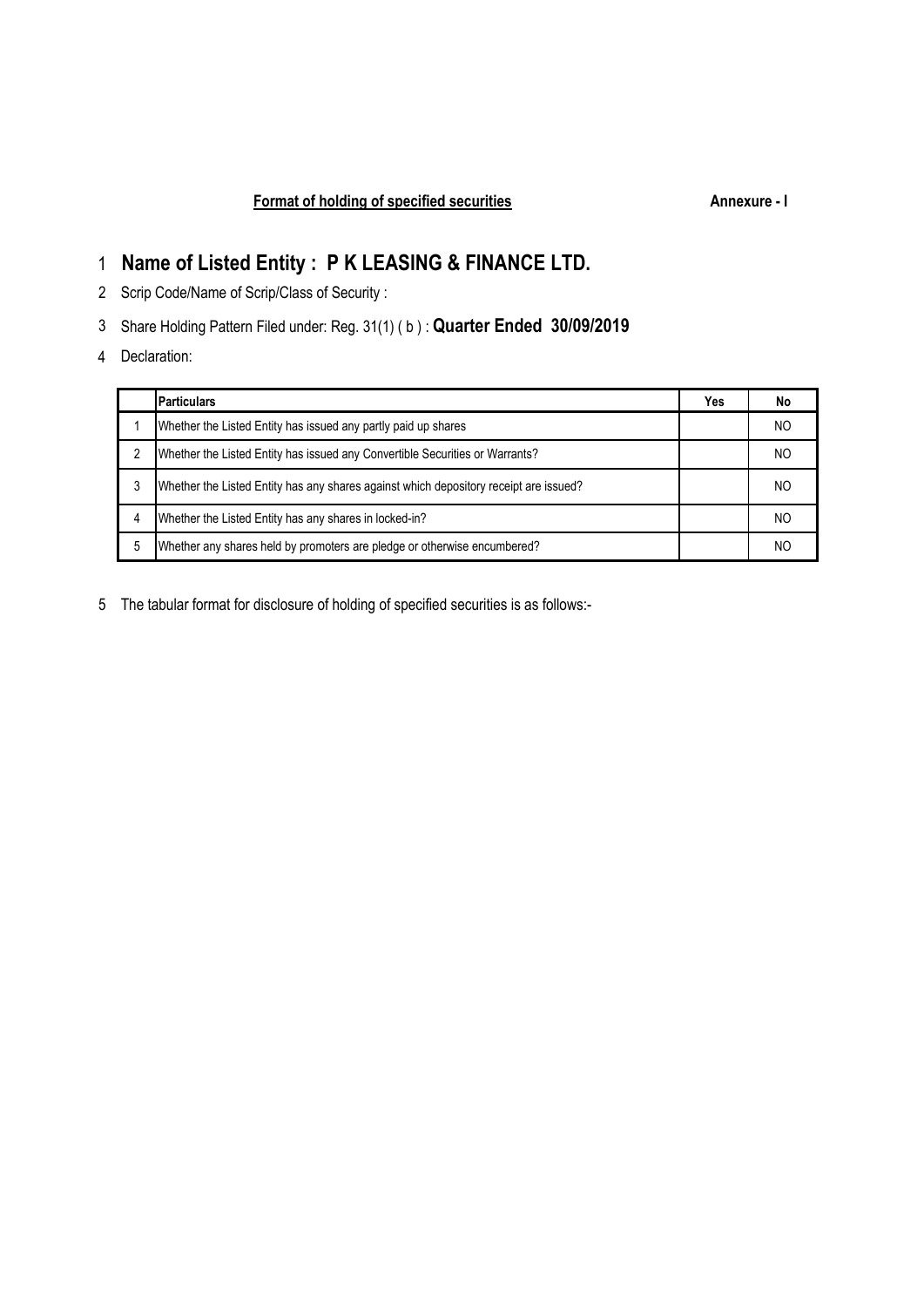## **Table I - Summary Statement holding of specified securities**

| Category<br>(1) | Category of shareholder<br>(II)          | Nos. of<br>(III) | No. of fully paid-up<br>shareholders equity shares held<br>(IV) | No. of partly<br>paid-up equity<br>shares held<br>(V) | No. of shares<br>underlying<br>Depository<br>Receipt<br>(VI) | Total nos. shares<br>held<br>$(VII) = (IV)+(V)+(VI)$ | Shareholding as a<br>% of total no. of<br>shares (calculated<br>as per SCRR,<br>1957)<br>(VIII) As a % of | Number of Voting Rights held in each class of securities<br>(IX)<br>No. of Voting Rights<br>Total as a % of |            |         |           | No. of Shares<br>Underlying<br>convertible<br>securities<br>(Including<br>Warrants) | Shareholding as a %<br>assuming full<br>conversion of<br>convertible<br>securities (as a<br>percentage of | Number of Locked in shares<br>(XII)<br>As a % of total<br>No. |                    | Number of Shares pledged or<br>otherwise encumbered<br>(XIiI)<br>As a % of total<br>No. |                    | Number of equity<br>shares held in<br>dematerialized form<br>(XIV) |
|-----------------|------------------------------------------|------------------|-----------------------------------------------------------------|-------------------------------------------------------|--------------------------------------------------------------|------------------------------------------------------|-----------------------------------------------------------------------------------------------------------|-------------------------------------------------------------------------------------------------------------|------------|---------|-----------|-------------------------------------------------------------------------------------|-----------------------------------------------------------------------------------------------------------|---------------------------------------------------------------|--------------------|-----------------------------------------------------------------------------------------|--------------------|--------------------------------------------------------------------|
|                 |                                          |                  |                                                                 |                                                       |                                                              |                                                      | $(A+B+C2)$                                                                                                | Class eg:x                                                                                                  | Class eg:y | Total   | $(A+B+C)$ | (X)                                                                                 | diluted share<br>capital)<br>$(XI) = (VII) + (X)$ as a %<br>of (A+B+C)                                    | (a)                                                           | Shares held<br>(b) | (a)                                                                                     | Shares held<br>(b) |                                                                    |
| (A)             | Promoter & Promoter<br>Group             | 13               | 345000                                                          | $\mathbf{0}$                                          | 0                                                            | 345000                                               | 11.092                                                                                                    | 345000                                                                                                      | 0          | 345000  | 11.092    | $^{\circ}$                                                                          | 11.092                                                                                                    | $\mathbf{0}$                                                  | 0.000              | 0                                                                                       | 0.000              | 345000                                                             |
| (B)             | Public                                   | 172              | 2765400                                                         | $\Omega$                                              | 0                                                            | 2765400                                              | 88.908                                                                                                    | 2765400                                                                                                     | $\Omega$   | 2765400 | 88.908    | $\Omega$                                                                            | 88.908                                                                                                    |                                                               | 0.000              | $\mathbf{0}$                                                                            | 0.000              | 2705100                                                            |
| (C)             | Non Promoter - Non<br>Public             |                  |                                                                 |                                                       |                                                              |                                                      |                                                                                                           |                                                                                                             |            |         |           |                                                                                     |                                                                                                           |                                                               |                    |                                                                                         |                    |                                                                    |
| (C1)            | Shares underlying DRs                    |                  |                                                                 |                                                       |                                                              |                                                      |                                                                                                           |                                                                                                             |            |         |           |                                                                                     |                                                                                                           |                                                               |                    |                                                                                         |                    |                                                                    |
| (C2)            | Shares held by<br><b>Employee Trusts</b> |                  |                                                                 |                                                       |                                                              |                                                      |                                                                                                           |                                                                                                             |            |         |           |                                                                                     |                                                                                                           |                                                               |                    |                                                                                         |                    |                                                                    |
|                 | <b>TOTAL</b>                             | 185              | 3110400                                                         |                                                       |                                                              | 3110400                                              | 100.000                                                                                                   | 3110400                                                                                                     |            | 3110400 | 100.000   | 0                                                                                   | 100.000                                                                                                   |                                                               | 0.000              |                                                                                         | 0.000              | 3050100                                                            |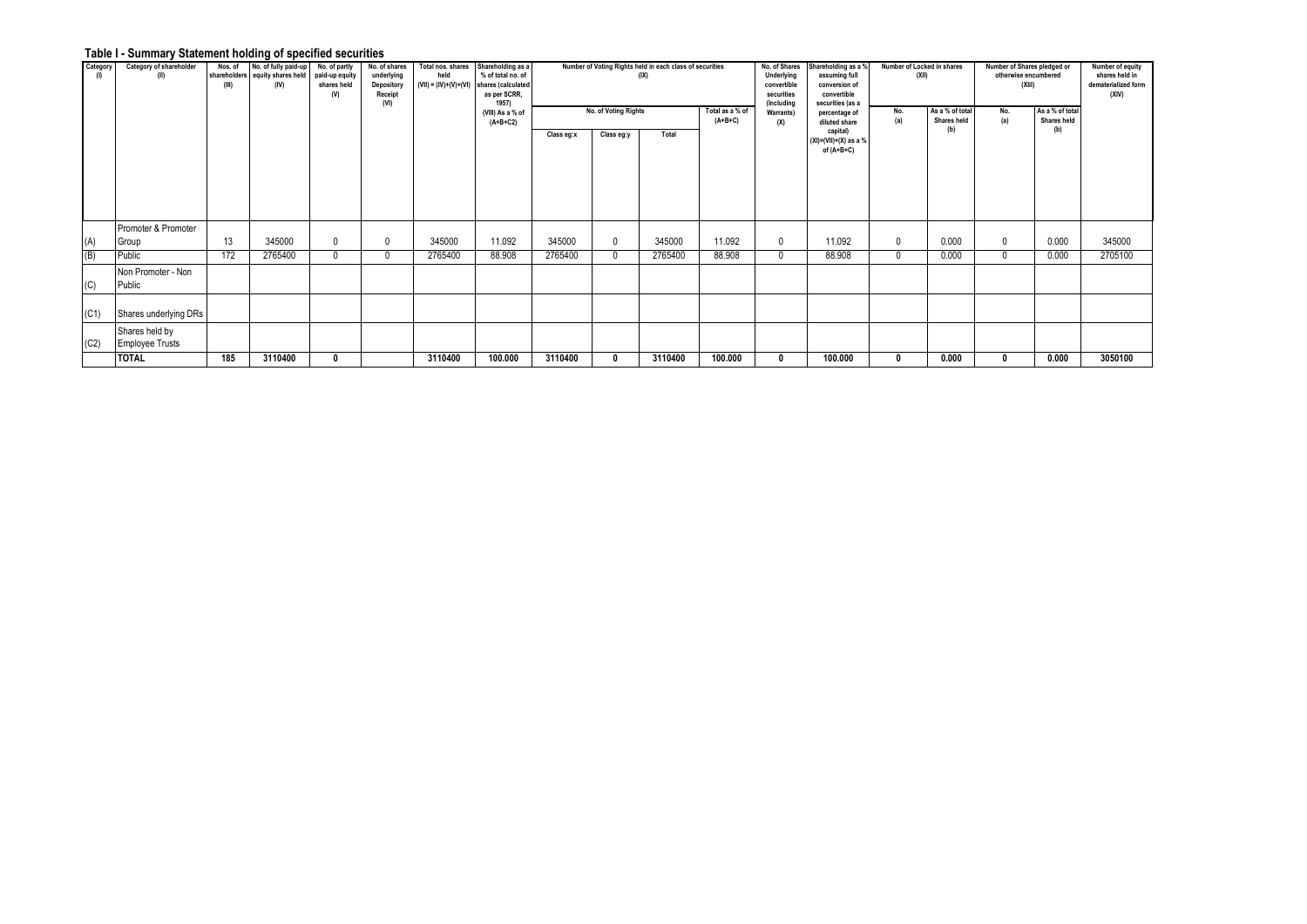#### **Table II - Statement showing shareholding pattern of the Promoter and Promoter Group**

|     | Category & Name of<br>shareholders<br>(1)                                                    | PAN<br>(II) | Nos. of<br>shareholders<br>(III) | No. of fully paid-up<br>equity shares held<br>(IV) | No. of partly<br>paid-up equity<br>shares held<br>(V) | Vos, of shares<br>underlying<br>Depository<br>Receipt<br>(VI) | Total nos, shares held<br>$(VII) = (IV)+(V)+(VI)$ | Shareholding %<br>calculated as per<br><b>SCRR, 1957</b><br>As a % of<br>$(A+B+C2)$<br>(VIII) |                       |                            | Number of Voting Rights held in each class of securities<br>(IX) |                                        | No. of Shares<br>Underlying<br>Outstanding<br>onvertible securitie<br>(Including Warrants)<br>(X) | Shareholding as a<br>% assuming full<br>conversion of<br>convertible<br>securities (as a<br>percentage of |                     | Number of Locked in shares<br>(XII) |             | <b>Number of Shares pledged or otherwise</b><br>encumbered<br>(XIil) | Number of equity<br>shares held in<br>dematerialized form<br>(XIV) |
|-----|----------------------------------------------------------------------------------------------|-------------|----------------------------------|----------------------------------------------------|-------------------------------------------------------|---------------------------------------------------------------|---------------------------------------------------|-----------------------------------------------------------------------------------------------|-----------------------|----------------------------|------------------------------------------------------------------|----------------------------------------|---------------------------------------------------------------------------------------------------|-----------------------------------------------------------------------------------------------------------|---------------------|-------------------------------------|-------------|----------------------------------------------------------------------|--------------------------------------------------------------------|
|     |                                                                                              |             |                                  |                                                    |                                                       |                                                               |                                                   |                                                                                               |                       | No. of Voting Rights       |                                                                  | Total as a % of<br><b>Total Voting</b> |                                                                                                   | diluted share<br>capital)                                                                                 | No.<br>(a)          | As a % of total<br>Shares held      | No.<br>(a)  | As a % of total<br><b>Shares held</b>                                |                                                                    |
|     |                                                                                              |             |                                  |                                                    |                                                       |                                                               |                                                   |                                                                                               | Class<br>$\mathbf{x}$ | Class                      | Total                                                            | rights                                 |                                                                                                   | $(XI)$ =<br>$(VII)+(X)$ as a % of<br>$(A+B+C)$                                                            |                     | (b)                                 |             | (b)                                                                  |                                                                    |
| (1) | Indian                                                                                       |             | $\mathbf 0$                      | $\mathbf 0$                                        | $\mathbf 0$                                           | $\mathbf 0$                                                   | $\mathbf 0$                                       | 0.000                                                                                         | $\mathbf 0$           | $\overline{0}$             | 0                                                                | 0.000                                  | $\mathbf 0$                                                                                       | 0.000                                                                                                     | $\mathbf 0$         | 0.000                               | 0           | 0.000                                                                | $\overline{0}$                                                     |
| (a) | Individuals/Hindu<br>undivided Family                                                        |             | 13                               | 345000                                             | $\mathbf{0}$                                          | $\mathbf 0$                                                   | 345000                                            | 11.092                                                                                        | 345000                | $\mathbf 0$                | 345000                                                           | 11.092                                 | 0                                                                                                 | 11.092                                                                                                    | $\mathbf 0$         | 0.000                               | $\mathbf 0$ | 0.000                                                                | 345000                                                             |
|     | ABHAY AGARWAL<br><b>ANIL KUMAR</b>                                                           |             | 0                                | 107000                                             | 0                                                     | 0                                                             | 107000                                            | 3.440                                                                                         | 107000                | 0                          | 107000                                                           | 3.440                                  | $\Omega$                                                                                          | 3.440                                                                                                     | $\mathbf 0$         | 0.000                               | 0           | 0.000                                                                | 107000                                                             |
|     | <b>AGARWAL</b><br>CHANDRAKALA DEVI                                                           |             | $\mathbf 0$                      | 11600                                              | $\Omega$                                              | $\mathbf 0$                                                   | 11600                                             | 0.373                                                                                         | 11600                 | $\mathbb O$                | 11600                                                            | 0.373                                  | $\Omega$                                                                                          | 0.373                                                                                                     | $\mathbf 0$         | 0.000                               | $\mathbf 0$ | 0.000                                                                | 11600                                                              |
|     | <b>AGARWAL</b>                                                                               |             | $\mathbf 0$                      | 10600                                              | $^{\circ}$                                            | $\mathbf 0$                                                   | 10600                                             | 0.341                                                                                         | 10600                 | $\mathbf{0}$               | 10600                                                            | 0.341                                  | $\mathbf 0$                                                                                       | 0.341                                                                                                     | $\mathbf 0$         | 0.000                               | $\mathbf 0$ | 0.000                                                                | 10600                                                              |
|     | <b>DEEPAK KUMAR</b><br><b>AGARWAL</b>                                                        |             | $\mathbf 0$                      | 3200                                               | 0                                                     | 0                                                             | 3200                                              | 0.103                                                                                         | 3200                  | $\mathbf 0$                | 3200                                                             | 0.103                                  | 0                                                                                                 | 0.103                                                                                                     | 0                   | 0.000                               | 0           | 0.000                                                                | 3200                                                               |
|     | LUXMI DEVI<br><b>AGARWAL</b>                                                                 |             | $\mathbb O$                      | 18700                                              | $^{\circ}$                                            | $\mathbf 0$                                                   | 18700                                             | 0.601                                                                                         | 18700                 | $\mathbf 0$                | 18700                                                            | 0.601                                  | $\mathbf 0$                                                                                       | 0.601                                                                                                     | $\mathsf{O}\xspace$ | 0.000                               | $\mathbf 0$ | 0.000                                                                | 18700                                                              |
|     | <b>MAINA DEVI</b><br><b>AGARWAL</b>                                                          |             | $\mathbf 0$                      | 17000                                              | $\Omega$                                              | $\mathbf 0$                                                   | 17000                                             | 0.547                                                                                         | 17000                 | $\mathbf 0$                | 17000                                                            | 0.547                                  | $\mathbf{0}$                                                                                      | 0.547                                                                                                     | $\mathbf 0$         | 0.000                               | $\mathbf 0$ | 0.000                                                                | 17000                                                              |
|     | MANJU DEVI<br>AGARWAL                                                                        |             | $\mathbf 0$                      | 31300                                              | $\Omega$                                              | 0                                                             | 31300                                             | 1.006                                                                                         | 31300                 | $\mathbf 0$                | 31300                                                            | 1.006                                  | $\mathbf 0$                                                                                       | 1.006                                                                                                     | 0                   | 0.000                               | 0           | 0.000                                                                | 31300                                                              |
|     | <b>NAND KISHORE</b><br><b>AGARWAL</b>                                                        |             | $\mathbb O$                      | 7300                                               | $\mathbf{0}$                                          | 0                                                             | 7300                                              | 0.235                                                                                         | 7300                  | $\mathbf 0$                | 7300                                                             | 0.235                                  | 0                                                                                                 | 0.235                                                                                                     | 0                   | 0.000                               | 0           | 0.000                                                                | 7300                                                               |
|     | RAJENDRA KUMAR<br><b>AGARWAL</b>                                                             |             | $\mathbf 0$                      | 14500                                              | $\mathbf 0$                                           | $\mathbf 0$                                                   | 14500                                             | 0.466                                                                                         | 14500                 | $\mathbf{0}$               | 14500                                                            | 0.466                                  | $\mathbf 0$                                                                                       | 0.466                                                                                                     | $\mathbf 0$         | 0.000                               | $\mathbf 0$ | 0.000                                                                | 14500                                                              |
|     | RAMAUTAR<br><b>AGARWAL</b>                                                                   |             | 0                                | 43500                                              | 0                                                     | 0                                                             | 43500                                             | 1.399                                                                                         | 43500                 | $\mathbf 0$                | 43500                                                            | 1.399                                  | 0                                                                                                 | 1.399                                                                                                     | 0                   | 0.000                               | 0           | 0.000                                                                | 43500                                                              |
|     | RUCHI AGARWAL                                                                                |             | 0                                | 39000                                              | 0                                                     | 0                                                             | 39000                                             | 1.254                                                                                         | 39000                 | 0                          | 39000                                                            | 1.254                                  | 0                                                                                                 | 1.254                                                                                                     | 0                   | 0.000                               | 0           | 0.000                                                                | 39000                                                              |
|     | <b>SHYAM SUNDER</b><br><b>AGARWAL</b>                                                        |             | $\mathbf 0$                      | 30000                                              | $\Omega$                                              | 0                                                             | 30000                                             | 0.965                                                                                         | 30000                 | $\mathbb O$                | 30000                                                            | 0.965                                  | $\Omega$                                                                                          | 0.965                                                                                                     | $\mathbf 0$         | 0.000                               | $\mathbf 0$ | 0.000                                                                | 30000                                                              |
|     | SURYAKANT<br><b>AGARWAL</b>                                                                  |             | $\mathbb O$                      | 11300                                              | $^{\circ}$                                            | $\mathbf{0}$                                                  | 11300                                             | 0.363                                                                                         | 11300                 | $\mathbf 0$                | 11300                                                            | 0.363                                  | $\mathbf{0}$                                                                                      | 0.363                                                                                                     | $\mathbf{0}$        | 0.000                               | $\mathbf 0$ | 0.000                                                                | 11300                                                              |
|     | Central<br>Government/State                                                                  |             |                                  |                                                    |                                                       |                                                               |                                                   |                                                                                               |                       |                            |                                                                  |                                        |                                                                                                   |                                                                                                           |                     |                                     |             |                                                                      |                                                                    |
| (b) | Government(s)                                                                                |             | 0                                | 0                                                  | 0                                                     | 0                                                             | 0                                                 | 0.000                                                                                         | $\mathbf 0$           | $\mathbf 0$                | 0                                                                | 0.000                                  | 0                                                                                                 | 0.000                                                                                                     | 0                   | 0.000                               | 0           | 0.000                                                                | $\mathbf 0$                                                        |
|     | Financial<br>Institutions/Banks                                                              |             | $\mathbf 0$                      | $\mathbf 0$                                        | $\Omega$                                              | $\mathbf{0}$                                                  | $\mathbb O$                                       | 0.000                                                                                         | $\mathbb O$           | $\mathbb O$                | $\mathbf 0$                                                      | 0.000                                  | $\mathbf 0$                                                                                       | 0.000                                                                                                     | $\mathbf 0$         | 0.000                               | $\mathbf 0$ | 0.000                                                                | $\mathbf{0}$                                                       |
| (d) | Any Other                                                                                    |             | $\mathbf 0$                      | $\Omega$                                           | $\mathsf{D}$                                          | $\Omega$                                                      | $\mathbf 0$                                       | 0.000                                                                                         | $\mathbf 0$           | $\mathbf 0$                | $\mathbf 0$                                                      | 0.000                                  | $\Omega$                                                                                          | 0.000                                                                                                     | $\Omega$            | 0.000                               | $\mathbf 0$ | 0.000                                                                | $\mathbf 0$                                                        |
|     | <b>Bodies Corporate</b>                                                                      |             | $\mathbf 0$                      | $\mathbf 0$                                        | $\Omega$                                              | $\Omega$                                                      | $\mathbf 0$                                       | 0.000                                                                                         | $\mathbf 0$           | $\mathbf{0}$               | $\mathbf 0$                                                      | 0.000                                  | $\Omega$                                                                                          | 0.000                                                                                                     | $\mathbf 0$         | 0.000                               | $\mathbf 0$ | 0.000                                                                | $\mathbf{0}$                                                       |
|     | Trusts                                                                                       |             | $\mathbf 0$                      | $\mathbf 0$                                        | 0                                                     | 0                                                             | $\mathbf 0$                                       | 0.000                                                                                         | $\mathbf 0$           | $\mathbf 0$                | $\mathbf 0$                                                      | 0.000                                  | $\mathbf 0$                                                                                       | 0.000                                                                                                     | 0                   | 0.000                               | $\mathbf 0$ | 0.000                                                                | $\mathbf 0$                                                        |
|     | <b>Clearing Members</b><br>Sub-Total (A)(1)                                                  |             | $\mathbf 0$<br>13                | 0<br>345000                                        | 0<br>0                                                | $\mathbf 0$<br>$\mathbf 0$                                    | $\mathbf 0$<br>345000                             | 0.000<br>11.092                                                                               | $\mathbf 0$<br>345000 | $\mathbf 0$<br>$\mathbf 0$ | $\mathbf 0$<br>345000                                            | 0.000<br>11.092                        | 0<br>$\mathbf 0$                                                                                  | 0.000<br>11.092                                                                                           | 0<br>0              | 0.000<br>0.000                      | 0<br>0      | 0.000<br>0.000                                                       | $\mathbf 0$<br>345000                                              |
| (2) | Foreign                                                                                      |             | $\mathbf 0$                      | $\mathbf{0}$                                       | $\mathbf 0$                                           | $\mathbf 0$                                                   | $\mathbf 0$                                       | 0.000                                                                                         | $\mathbf{0}$          | 0                          | 0                                                                | 0.000                                  | $\mathbf 0$                                                                                       | 0.000                                                                                                     | $\mathbf 0$         | 0.000                               | 0           | 0.000                                                                | $^{\circ}$                                                         |
|     | Individuals (Non-<br>Resident                                                                |             |                                  |                                                    |                                                       |                                                               |                                                   |                                                                                               |                       |                            |                                                                  |                                        |                                                                                                   |                                                                                                           |                     |                                     |             |                                                                      |                                                                    |
|     | Individuals/Foreign<br>Individuals)                                                          |             | 0                                | 0                                                  | 0                                                     | 0                                                             | 0                                                 | 0.000                                                                                         | 0                     | $\mathbf 0$                | $\mathbf 0$                                                      | 0.000                                  | 0                                                                                                 | 0.000                                                                                                     | 0                   | 0.000                               | 0           | 0.000                                                                | 0                                                                  |
| (b) | Government                                                                                   |             | $\overline{\mathbf{0}}$          | $\mathbf 0$                                        | $\Omega$                                              | $\mathbf 0$                                                   | $\overline{\mathbf{0}}$                           | 0.000                                                                                         | $\overline{0}$        | $\overline{0}$             | $\overline{0}$                                                   | 0.000                                  | $\mathbf 0$                                                                                       | 0.000                                                                                                     | $\Omega$            | 0.000                               | $\mathbf 0$ | 0.000                                                                | $\overline{0}$                                                     |
| (c) | Institutions                                                                                 |             | $\mathbf 0$                      | $\Omega$                                           | $\mathbf 0$                                           | $\mathbf 0$                                                   | $\mathbf 0$                                       | 0.000                                                                                         | $\,0\,$               | $\mathbf 0$                | $\mathbf 0$                                                      | 0.000                                  | $\mathbf 0$                                                                                       | 0.000                                                                                                     | $\mathbf 0$         | 0.000                               | $\mathbf 0$ | 0.000                                                                | $\mathbf{0}$                                                       |
|     | Foreign Portfolio                                                                            |             |                                  |                                                    |                                                       |                                                               |                                                   |                                                                                               |                       |                            |                                                                  |                                        |                                                                                                   |                                                                                                           |                     |                                     |             |                                                                      |                                                                    |
| (d) | Investor                                                                                     |             | $\mathbf 0$                      | $\mathbf{0}$                                       | $\Omega$                                              | 0                                                             | 0                                                 | 0.000                                                                                         | 0                     | 0                          | 0                                                                | 0.000                                  | 0                                                                                                 | 0.000                                                                                                     | 0                   | 0.000                               | 0           | 0.000                                                                | 0                                                                  |
| (e) | Any Other                                                                                    |             | $\mathbf 0$                      | $\mathbf{0}$                                       | $\Omega$                                              | $\mathbf{0}$                                                  | $\mathbf 0$                                       | 0.000                                                                                         | $\mathbf 0$           | $\mathbf 0$                | $\mathbf 0$                                                      | 0.000                                  | $\Omega$                                                                                          | 0.000                                                                                                     | $\Omega$            | 0.000                               | $\mathbf 0$ | 0.000                                                                | $\mathbf{0}$                                                       |
|     | OCBs                                                                                         |             | 0                                | 0                                                  | 0                                                     | 0                                                             | 0                                                 | 0.000                                                                                         | 0                     | 0                          | 0                                                                | 0.000                                  | 0                                                                                                 | 0.000                                                                                                     | 0                   | 0.000                               | 0           | 0.000                                                                | $\mathbf 0$                                                        |
|     | Sub-Total (A)(2)                                                                             |             | 0                                | 0                                                  | 0                                                     | $\mathbf 0$                                                   | 0                                                 | 0.000                                                                                         | $\,0\,$               | $\mathbf 0$                | 0                                                                | 0.000                                  | $\mathbf 0$                                                                                       | 0.000                                                                                                     | 0                   | 0.000                               | 0           | 0.000                                                                | 0                                                                  |
|     | <b>Total Shareholding of</b><br>Promoter and<br><b>Promoter Group</b><br>$(A)=(A)(1)+(A)(2)$ |             | 13                               | 345000                                             | 0                                                     | 0                                                             | 345000                                            | 11.092                                                                                        | 345000                | $\mathbf 0$                | 345000                                                           | 11.092                                 | $\mathbf{0}$                                                                                      | 11.092                                                                                                    | $\mathbf{0}$        | 0.000                               | 0           | 0.000                                                                | 345000                                                             |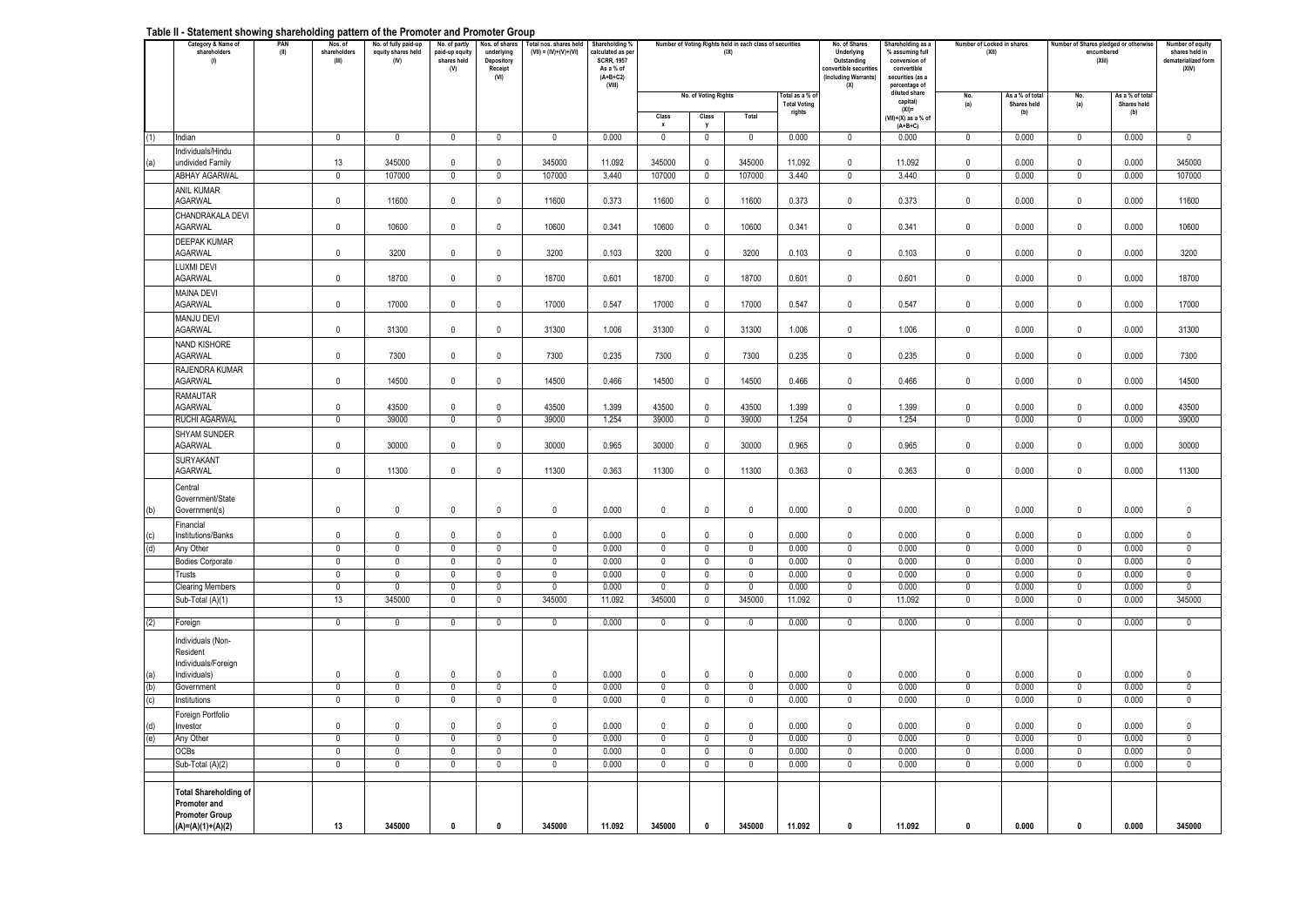## **Table III - Statement showing shareholding pattern of the Public shareholder**

|            | Category & Name of<br>shareholders<br>(1)                                                   | PAN<br>(II) | Nos. of<br>shareholders<br>(III) | No. of fully paid-up No. of partly paid-<br>equity shares held up equity shares<br>(IV) | held<br>(V)      | Nos. of<br>shares<br>underlying<br>Depository | Total nos. shares<br>held<br>$(VII) = (IV)+(V)+(VI)$ | Shareholding %<br>calculated as per<br><b>SCRR, 1957</b><br>As a % of |                               | No. of Voting Rights | Number of Voting Rights held in each class of securities<br>(IX) | Total as a % of               | No. of Shares<br>Underlying<br>Outstanding<br>convertible | Shareholding as a %<br>assuming full conversion<br>of convertible securities<br>as a percentage of diluted | Number of Locked in shares<br>(XII)<br>No. | As a % of           | No.                        | Number of Shares pledged<br>or otherwise encumbered<br>(X  i)<br>As a % of | Number of equity<br>shares held in<br>dematerialized form<br>(XIV) |
|------------|---------------------------------------------------------------------------------------------|-------------|----------------------------------|-----------------------------------------------------------------------------------------|------------------|-----------------------------------------------|------------------------------------------------------|-----------------------------------------------------------------------|-------------------------------|----------------------|------------------------------------------------------------------|-------------------------------|-----------------------------------------------------------|------------------------------------------------------------------------------------------------------------|--------------------------------------------|---------------------|----------------------------|----------------------------------------------------------------------------|--------------------------------------------------------------------|
|            |                                                                                             |             |                                  |                                                                                         |                  | Receipt<br>(VI)                               |                                                      | $(A+B+C2)$<br>(VIII)                                                  |                               |                      |                                                                  | <b>Total Voting</b><br>rights |                                                           | share capital)<br>$(XI) =$                                                                                 | (a)                                        | otal Shares<br>held | (a)                        | total Shares<br>held                                                       |                                                                    |
|            |                                                                                             |             |                                  |                                                                                         |                  |                                               |                                                      |                                                                       | Class<br>$\pmb{\chi}$         | Class<br>y           | Total                                                            |                               | (Including<br><b>Warrants)</b><br>(X)                     | $(VII)+(X)$ as a % of<br>$(A+B+C)$                                                                         |                                            | (b)                 |                            | (b)                                                                        |                                                                    |
|            |                                                                                             |             |                                  |                                                                                         |                  |                                               |                                                      |                                                                       |                               |                      |                                                                  |                               |                                                           |                                                                                                            |                                            |                     |                            |                                                                            |                                                                    |
| (1)        | Institutions                                                                                |             | $\mathbf 0$                      | $\mathbf 0$                                                                             | 0                | 0                                             | 0                                                    | 0.000                                                                 | $\mathbf 0$                   | 0                    | $\overline{0}$                                                   | 0.000                         | 0                                                         | 0.000                                                                                                      | $\mathbf 0$                                | 0.000               | $\mathbf 0$                | 0.000                                                                      | 0                                                                  |
| (a)        | <b>Mutual Funds</b>                                                                         |             | $\mathbf 0$                      | $\mathbf 0$                                                                             | 0                | $\mathbf 0$                                   | $\mathbf 0$                                          | 0.000                                                                 | $\mathbf 0$                   | 0                    | $\mathbf 0$                                                      | 0.000                         | $\mathbf{0}$                                              | 0.000                                                                                                      | $\mathbf 0$                                | 0.000               | $\mathbf 0$                | 0.000                                                                      | $\mathbf 0$                                                        |
| (b)        | Venture Capital Funds                                                                       |             | $\mathbf 0$                      | $\pmb{0}$                                                                               | 0                | $\mathbf 0$                                   | 0                                                    | 0.000                                                                 | $\mathbf 0$                   | 0                    | $\mathbf 0$                                                      | 0.000                         | $\mathbf 0$                                               | 0.000                                                                                                      | $\mathbf 0$                                | 0.000               | $\mathbf 0$                | 0.000                                                                      | $\mathbf 0$                                                        |
| (c)        | Alternate Investment<br>Funds                                                               |             | $\mathbf 0$                      | $\pmb{0}$                                                                               | $\mathbf 0$      | $\mathbf 0$                                   | $\mathbf 0$                                          | 0.000                                                                 | $\mathbf 0$                   | 0                    | $\mathbf 0$                                                      | 0.000                         | $\mathbf 0$                                               | 0.000                                                                                                      | $\mathbf 0$                                | 0.000               | $\mathbf 0$                | 0.000                                                                      | $\mathbf 0$                                                        |
| (d)        | Foreign Venture Capital<br>Investors                                                        |             | $\mathbf 0$                      | $\mathbf 0$                                                                             | 0                | $\mathbf 0$                                   | 0                                                    | 0.000                                                                 | $\mathbf 0$                   | 0                    | $\mathbf 0$                                                      | 0.000                         | 0                                                         | 0.000                                                                                                      | 0                                          | 0.000               | $\mathbf 0$                | 0.000                                                                      | $\mathbf 0$                                                        |
| (e)        | Foreign Portfolio<br>Investors                                                              |             | $\mathbf 0$                      | $\mathbf 0$                                                                             | 0                | $\mathbf 0$                                   | 0                                                    | 0.000                                                                 | $\mathbf 0$                   | 0                    | $\mathbf 0$                                                      | 0.000                         | 0                                                         | 0.000                                                                                                      | $\mathbf 0$                                | 0.000               | $\mathbf 0$                | 0.000                                                                      | $\mathbf 0$                                                        |
| (f)        | Financial<br>nstitutions/Banks                                                              |             | $\mathbf 0$                      | $\pmb{0}$                                                                               | $\mathbf 0$      | $\mathbf 0$                                   | 0                                                    | 0.000                                                                 | $\pmb{0}$                     | 0                    | $\mathbf 0$                                                      | 0.000                         | $\mathbf{0}$                                              | 0.000                                                                                                      | $\mathbf 0$                                | 0.000               | $\mathbf 0$                | 0.000                                                                      | 0                                                                  |
| (g)        | Insurance Companies                                                                         |             | $\mathbf 0$                      | $\mathbf 0$                                                                             | 0                | $\mathbf 0$                                   | 0                                                    | 0.000                                                                 | $\mathbf 0$                   | 0                    | $\mathbf 0$                                                      | 0.000                         | 0                                                         | 0.000                                                                                                      | $\mathbf 0$                                | 0.000               | $\mathbf 0$                | 0.000                                                                      | 0                                                                  |
|            | Provident                                                                                   |             |                                  |                                                                                         |                  |                                               |                                                      |                                                                       |                               |                      |                                                                  |                               |                                                           |                                                                                                            |                                            |                     |                            |                                                                            |                                                                    |
| (h)<br>(i) | <b>Funds/Pension Funds</b><br>Any Other                                                     |             | $\mathbf 0$<br>$\mathbf 0$       | $\mathbf 0$<br>$\mathbf 0$                                                              | 0<br>0           | $\mathbf 0$<br>0                              | $\mathbf 0$<br>0                                     | 0.000<br>0.000                                                        | $\mathbf 0$<br>$\mathbf 0$    | 0<br>0               | $\mathbf 0$<br>$\mathbf 0$                                       | 0.000<br>0.000                | $\mathbf 0$<br>0                                          | 0.000<br>0.000                                                                                             | $\mathbf 0$<br>$\mathbf 0$                 | 0.000<br>0.000      | $\mathbf 0$<br>0           | 0.000<br>0.000                                                             | 0<br>0                                                             |
|            | Foreign Institutional                                                                       |             |                                  |                                                                                         |                  |                                               |                                                      |                                                                       |                               |                      |                                                                  |                               |                                                           |                                                                                                            |                                            |                     |                            |                                                                            |                                                                    |
|            | Investors                                                                                   |             | $\mathbf 0$                      | $\mathbf 0$                                                                             | $\mathbf 0$      | $\mathbf 0$                                   | $\mathbf 0$                                          | 0.000                                                                 | $\mathbf 0$                   | $\mathbf{0}$         | $\mathbf 0$                                                      | 0.000                         | $\mathbf{0}$                                              | 0.000                                                                                                      | $\mathbf 0$                                | 0.000               | $\mathbf 0$                | 0.000                                                                      | 0                                                                  |
|            | QFI - Corporate                                                                             |             | $\mathbf 0$                      | $\mathbf 0$                                                                             | 0                | $\mathbf 0$                                   | 0                                                    | 0.000                                                                 | $\mathbf 0$                   | 0                    | $\mathbf 0$                                                      | 0.000                         | $\mathbf 0$                                               | 0.000                                                                                                      | $\mathbf 0$                                | 0.000               | $\mathbf 0$                | 0.000                                                                      | $\mathbf 0$                                                        |
|            | Sub-Total (B)(1)                                                                            |             | $\overline{0}$                   | $\overline{0}$                                                                          | $\mathbf 0$      | $\mathbf 0$                                   | $\mathbf 0$                                          | 0.000                                                                 | $\overline{0}$                | $\mathbf{0}$         | $\overline{0}$                                                   | 0.000                         | $\mathbf{0}$                                              | 0.000                                                                                                      | $\overline{0}$                             | 0.000               | $\mathbf 0$                | 0.000                                                                      | $\mathbf 0$                                                        |
|            |                                                                                             |             |                                  |                                                                                         |                  |                                               |                                                      |                                                                       |                               |                      |                                                                  |                               |                                                           |                                                                                                            |                                            |                     |                            |                                                                            |                                                                    |
|            | Central<br>Government/State<br>Government(s)/Preside                                        |             |                                  |                                                                                         |                  |                                               |                                                      |                                                                       |                               |                      |                                                                  |                               |                                                           |                                                                                                            |                                            |                     |                            |                                                                            |                                                                    |
| (2)        | nt of India<br>Sub-Total (B)(2)                                                             |             | $\mathbf 0$<br>$\overline{0}$    | $\mathbf 0$<br>$\overline{0}$                                                           | 0<br>$\mathbf 0$ | $\mathbf 0$<br>$\mathbf 0$                    | 0<br>0                                               | 0.000<br>0.000                                                        | $\mathbf 0$<br>$\overline{0}$ | 0<br>0               | $\mathbf 0$<br>$\overline{0}$                                    | 0.000<br>0.000                | 0<br>$\mathbf 0$                                          | 0.000<br>0.000                                                                                             | $\mathbf 0$<br>$\overline{0}$              | 0.000<br>0.000      | $\mathbf 0$<br>$\mathbf 0$ | 0.000<br>0.000                                                             | 0<br>$\mathbf 0$                                                   |
|            |                                                                                             |             |                                  |                                                                                         |                  |                                               |                                                      |                                                                       |                               |                      |                                                                  |                               |                                                           |                                                                                                            |                                            |                     |                            |                                                                            |                                                                    |
| 3)         | Non-Institutions                                                                            |             | $\mathbf 0$                      | $\mathbf 0$                                                                             | $\mathbf 0$      | 0                                             | 0                                                    | 0.000                                                                 | $\mathbf 0$                   | 0                    | $\mathbf 0$                                                      | 0.000                         | $\mathbf 0$                                               | 0.000                                                                                                      | $\mathbf 0$                                | 0.000               | $\mathbf 0$                | 0.000                                                                      | 0                                                                  |
| (a         | Individuals                                                                                 |             | $\mathbf 0$                      | $\mathbf 0$                                                                             | $\mathbf 0$      | $\mathbf 0$                                   | 0                                                    | 0.000                                                                 | $\mathbf 0$                   | 0                    | $\mathbf 0$                                                      | 0.000                         | 0                                                         | 0.000                                                                                                      | $\mathbf 0$                                | 0.000               | $\mathbf{0}$               | 0.000                                                                      | $\mathbf 0$                                                        |
|            | i) Individual<br>shareholders holding<br>nominal share capital<br>up to Rs.2 Lakhs.         |             | 119                              | 556750                                                                                  | 0                | 0                                             | 556750                                               | 17.900                                                                | 556750                        | $\mathbf 0$          | 556750                                                           | 17.900                        | 0                                                         | 17.900                                                                                                     | 0                                          | 0.000               | $\mathbf 0$                | 0.000                                                                      | 501750                                                             |
|            | ii) Individual<br>shareholders holding<br>nominal share capital in<br>excess of Rs.2 Lakhs. |             | 12                               | 1185000                                                                                 | $\mathbf 0$      | $\mathbf 0$                                   | 1185000                                              | 38.098                                                                | 1185000                       | $\mathbf{0}$         | 1185000                                                          | 38.098                        | $\mathbf{0}$                                              | 38.098                                                                                                     | $\mathbf 0$                                | 0.000               | $\mathbf 0$                | 0.000                                                                      | 1179900                                                            |
|            | <b>VIKAS MITTAL (HUF)</b>                                                                   |             | $\mathbf 0$                      | 130950                                                                                  | 0                | $\mathbf 0$                                   | 130950                                               | 4.210                                                                 | 130950                        | $\mathbf{0}$         | 130950                                                           | 4.210                         | $\mathbf 0$                                               | 4.210                                                                                                      | $\mathbf 0$                                | 0.000               | $\mathbf 0$                | 0.000                                                                      | 130950                                                             |
|            | <b>KRISHNA KUMAR</b><br><b>JHAJHARIA</b>                                                    |             | $\mathbf 0$                      | 35300                                                                                   | 0                | $\mathbf 0$                                   | 35300                                                | 1.135                                                                 | 35300                         | $\mathbf 0$          | 35300                                                            | 1.135                         | $\mathbf{0}$                                              | 1.135                                                                                                      | $\mathbf 0$                                | 0.000               | $\mathbf 0$                | 0.000                                                                      | 35300                                                              |
|            | <b>MAHESH KUMAR</b><br>MITTAL                                                               |             | $\mathbf 0$                      | 491210                                                                                  | 0                | $\mathbf 0$                                   | 491210                                               | 15.793                                                                | 491210                        | 0                    | 491210                                                           | 15.793                        | $\mathbf 0$                                               | 15.793                                                                                                     | $\mathbf 0$                                | 0.000               | $\mathbf 0$                | 0.000                                                                      | 491210                                                             |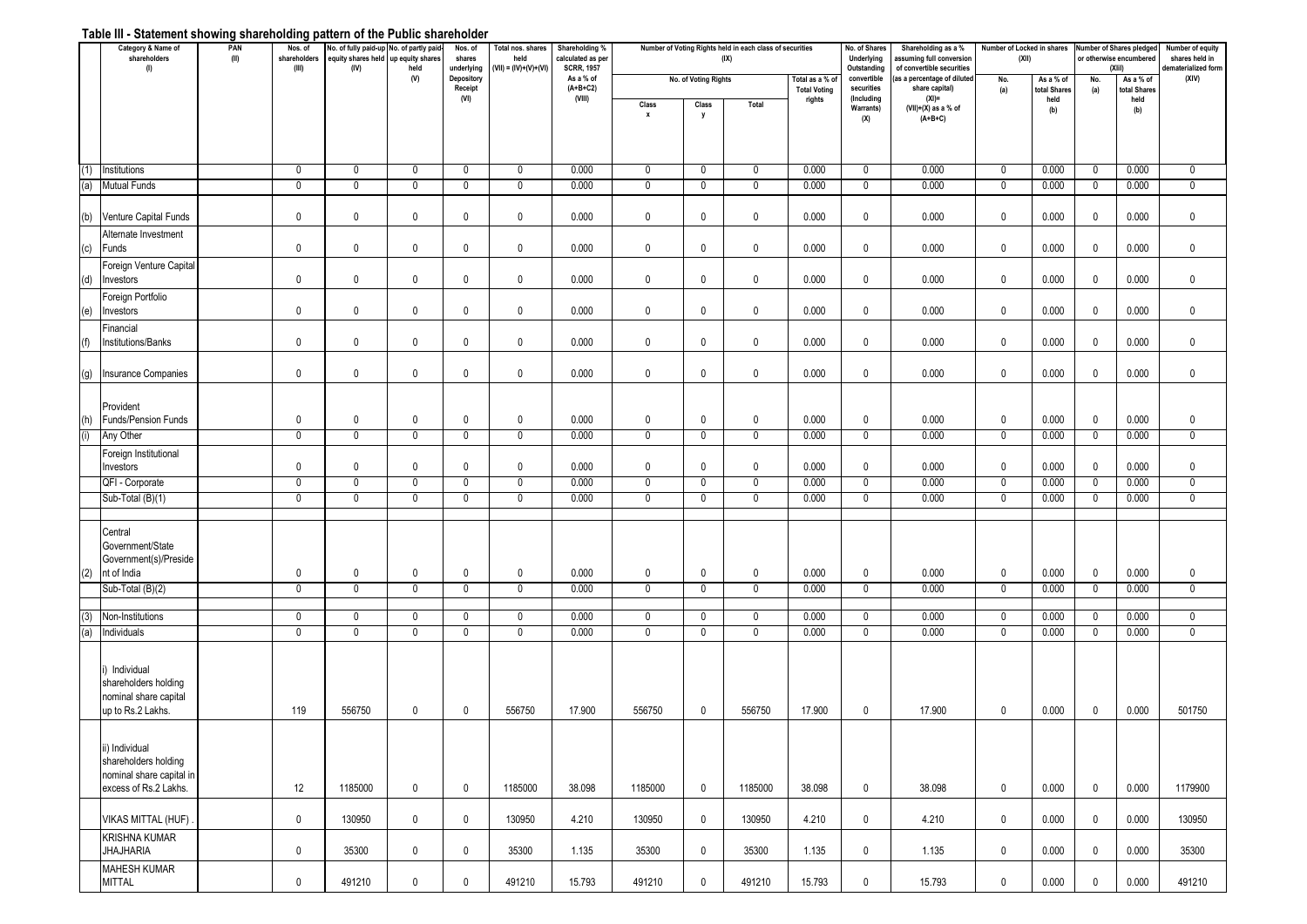|     | <b>MANOJ KUMAR</b>                                                    |                  |                         |                |             |              |                       |              |                   |                |                |             |                |                            |                |                  |                |                |
|-----|-----------------------------------------------------------------------|------------------|-------------------------|----------------|-------------|--------------|-----------------------|--------------|-------------------|----------------|----------------|-------------|----------------|----------------------------|----------------|------------------|----------------|----------------|
|     | <b>AGARWAL</b>                                                        | $\mathbf 0$      | 36000                   | $\mathbf 0$    | $\mathbf 0$ | 36000        | 1.157                 | 36000        | $\mathbf{0}$      | 36000          | 1.157          | 0           | 1.157          | $\mathbf 0$                | 0.000          | $\mathbf 0$      | 0.000          | 36000          |
|     | <b>NETAI CHAND SEAL</b>                                               | $\mathbf 0$      | 42590                   | 0              | 0           | 42590        | 1.369                 | 42590        | 0                 | 42590          | 1.369          | 0           | 1.369          | $\overline{0}$             | 0.000          | $\mathbf 0$      | 0.000          | 42590          |
|     | PARTHA DAS                                                            | $\overline{0}$   | 58300                   | $\overline{0}$ | $\mathbf 0$ | 58300        | 1.874                 | 58300        | $\mathbf 0$       | 58300          | 1.874          | $\mathbf 0$ | 1.874          | $\overline{0}$             | 0.000          | $\overline{0}$   | 0.000          | 58300          |
|     | RAJENDRA PRASAD<br><b>SHAH</b>                                        | $\mathbf 0$      | 123200                  | 0              | $\mathbf 0$ | 123200       | 3.961                 | 123200       | $\mathbf 0$       | 123200         | 3.961          | 0           | 3.961          | $\mathbf 0$                | 0.000          | $\mathbf 0$      | 0.000          | 123200         |
|     | <b>RAJESH KUMAR</b><br><b>SINGH</b>                                   | $\mathbf 0$      | 96900                   | $\mathbf 0$    | $\mathbf 0$ | 96900        | 3.115                 | 96900        | $\mathbf 0$       | 96900          | 3.115          | $\mathbf 0$ | 3.115          | $\mathbf 0$                | 0.000          | $\mathbf 0$      | 0.000          | 96900          |
|     | <b>VIKAS JOSHI</b>                                                    | $\mathbf 0$      | 35100                   | $\mathbf 0$    | $\mathbf 0$ | 35100        | 1.128                 | 35100        | $\mathbf 0$       | 35100          | 1.128          | $\mathbf 0$ | 1.128          | $\overline{0}$             | 0.000          | $\mathbf 0$      | 0.000          | 30000          |
|     | <b>VIKAS MITTAL</b>                                                   | $\mathbf 0$      | 80450                   | $\mathbf 0$    | $\mathbf 0$ | 80450        | 2.586                 | 80450        | 0                 | 80450          | 2.586          | 0           | 2.586          | $\mathbf 0$                | 0.000          | $\mathbf 0$      | 0.000          | 80450          |
|     | NBFCs registered with                                                 |                  |                         |                |             |              |                       |              |                   |                |                |             |                |                            |                |                  |                |                |
| (b) | <b>RBI</b>                                                            | $\mathbf 0$      | $\mathbf 0$             | 0              | $\mathbf 0$ | $\mathbf 0$  | 0.000                 | $\mathbf 0$  | $\mathbf 0$       | 0              | 0.000          | $\mathbf 0$ | 0.000          | $\mathbf 0$                | 0.000          | $\mathbf 0$      | 0.000          | $\mathbf 0$    |
| (c) | <b>Employee Trusts</b>                                                | $\mathbf 0$      | $\mathbf 0$             | $\mathbf{0}$   | $\mathbf 0$ | $\Omega$     | 0.000                 | $\mathbf{0}$ | $\mathbf{0}$      | $\mathbf 0$    | 0.000          | $\Omega$    | 0.000          | $\overline{0}$             | 0.000          | $\overline{0}$   | 0.000          | $\mathbf 0$    |
| (d) | Overseas Depositors<br>(holding<br>DRs)(balancing figure)             | $\mathbf 0$      | $\mathbf 0$             | $\mathbf 0$    | $\mathbf 0$ | $\mathbf 0$  | 0.000                 | $\mathbf 0$  | $\mathbf 0$       | $\mathbf 0$    | 0.000          | $\mathbf 0$ | 0.000          | $\mathbf 0$                | 0.000          | $\mathbf 0$      | 0.000          | $\mathbf 0$    |
| (e) | Any Other                                                             | $\overline{0}$   | $\overline{0}$          | 0              | 0           | $\mathbf 0$  | 0.000                 | $\mathbf 0$  | $\mathbf{0}$      | $\mathbf 0$    | 0.000          | 0           | 0.000          | $\overline{0}$             | 0.000          | $\overline{0}$   | 0.000          | $\overline{0}$ |
|     | <b>Bodies Corporate</b>                                               | 41               | 1023650                 | $\mathbf 0$    | $\mathbf 0$ | 1023650      | 32.911                | 1023650      | $\mathbf 0$       | 1023650        | 32.911         | $\mathbf 0$ | 32.911         | $\mathbf 0$                | 0.000          | $\mathbf 0$      | 0.000          | 1023450        |
|     | <b>BASUKINATH</b><br><b>BARTER PVT. LTD.</b>                          | $\mathbf 0$      | 60400                   | 0              | $\mathbf 0$ | 60400        | 1.942                 | 60400        | $\mathbf 0$       | 60400          | 1.942          | 0           | 1.942          | $\mathbf 0$                | 0.000          | $\mathbf 0$      | 0.000          | 60400          |
|     | <b>BETTER</b><br><b>MERCANTILE</b><br><b>PRIVATE LIMITED</b>          | $\mathbf 0$      | 31490                   | $\mathbf 0$    | $\mathbf 0$ | 31490        | 1.012                 | 31490        | $\mathbf 0$       | 31490          | 1.012          | 0           | 1.012          | $\mathbf 0$                | 0.000          | $\mathbf 0$      | 0.000          | 31490          |
|     | <b>HANDSOME</b><br><b>MERCHANTS</b><br><b>PRIVATE LIMITED</b>         | $\mathbf 0$      | 75000                   | $\mathbf 0$    | $\mathbf 0$ | 75000        | 2.411                 | 75000        | $\mathbf 0$       | 75000          | 2.411          | $\mathbf 0$ | 2.411          | $\mathbf 0$                | 0.000          | $\mathbf 0$      | 0.000          | 75000          |
|     | LOWER VYAPAR PVT<br>LTD.                                              | $\mathbf 0$      | 39550                   | $\mathbf 0$    | $\mathbf 0$ | 39550        | 1.272                 | 39550        | $\mathbf 0$       | 39550          | 1.272          | $\mathbf 0$ | 1.272          | $\mathbf 0$                | 0.000          | $\mathbf 0$      | 0.000          | 39550          |
|     | MSP SPONGE IRON<br>LIMITED                                            | $\mathbf 0$      | 35000                   | 0              | $\mathbf 0$ | 35000        | 1.125                 | 35000        | $\mathbf 0$       | 35000          | 1.125          | $\mathbf 0$ | 1.125          | $\mathbf 0$                | 0.000          | $\mathbf 0$      | 0.000          | 35000          |
|     | <b>NAKSHATRA</b><br><b>COMMERCIAL</b><br>PRIVATE LIMITED              | $\mathbf 0$      | 42500                   | 0              | 0           | 42500        | 1.366                 | 42500        | $\mathbf 0$       | 42500          | 1.366          | $\mathbf 0$ | 1.366          | $\mathbf 0$                | 0.000          | $\mathbf 0$      | 0.000          | 42500          |
|     | PRIYA VINCOM<br><b>PRIVATE LIMITED</b>                                | $\mathbf 0$      | 90000                   | 0              | $\mathbf 0$ | 90000        | 2.894                 | 90000        | $\mathbf 0$       | 90000          | 2.894          | 0           | 2.894          | $\mathbf 0$                | 0.000          | $\mathbf 0$      | 0.000          | 90000          |
|     | SHIVMANI VINIMAY<br><b>PRIVATE LIMITED</b>                            | $\mathbf 0$      | 57000                   | $\mathbf 0$    | $\mathbf 0$ | 57000        | 1.833                 | 57000        | $\mathbf 0$       | 57000          | 1.833          | $\mathbf 0$ | 1.833          | $\mathbf 0$                | 0.000          | $\mathbf 0$      | 0.000          | 57000          |
|     | <b>ZOOM SYSTEMS</b><br>PRIVATE LIMITED                                | $\mathbf 0$      | 270900                  | $\mathbf 0$    | $\mathbf 0$ | 270900       | 8.709                 | 270900       | $\mathbf 0$       | 270900         | 8.709          | 0           | 8.709          | $\mathbf 0$                | 0.000          | $\mathbf 0$      | 0.000          | 270900         |
|     | QFI - Individual                                                      | $\mathbf 0$      | 0                       | $\mathbf 0$    | $\mathbf 0$ | 0            | 0.000                 | 0            | $\mathbf 0$       | 0              | 0.000          | $\mathbf 0$ | 0.000          | $\overline{0}$             | 0.000          | $\mathbf 0$      | 0.000          | $\mathbf 0$    |
|     | NRI - Repatriable                                                     | $\mathbf 0$      | $\mathbf 0$             | $\mathbf 0$    | $\mathbf 0$ | $\mathbf 0$  | 0.000                 | $\mathbf 0$  | $\mathbf 0$       | $\mathbf 0$    | 0.000          | 0           | 0.000          | $\overline{0}$             | 0.000          | $\mathbf{0}$     | 0.000          | $\mathbf 0$    |
|     | NRI - Non-Repatriable                                                 | $\mathbf 0$      | $\mathbf 0$             | 0              | 0           | 0<br>0       | 0.000                 | 0            | $\mathbf 0$       | 0              | 0.000          | 0           | 0.000          | $\mathsf 0$                | 0.000          | $\mathbf 0$      | 0.000          | $\mathbf 0$    |
|     | <b>UUDS</b><br>Trusts                                                 | $\mathbf 0$<br>0 | 0<br>$\mathbf{0}$       | 0<br>0         | 0<br>0      | $\mathbf{0}$ | <b>U.UUU</b><br>0.000 | 0<br>0       | U<br>$\mathbf{0}$ | 0<br>0         | 0.000<br>0.000 | 0<br>0      | 0.000<br>0.000 | $\mathbf 0$<br>$\mathbf 0$ | 0.000<br>0.000 | 0<br>$\mathbf 0$ | 0.000<br>0.000 | 0<br>0         |
|     | <b>Clearing Memebers</b>                                              | $\mathbf 0$      | $\mathbf 0$             | 0              | 0           | 0            | 0.000                 | 0            | 0                 | 0              | 0.000          | 0           | 0.000          | $\mathbf 0$                | 0.000          | $\mathbf 0$      | 0.000          | $\mathbf 0$    |
|     | <b>IEPF Authority</b>                                                 | $\overline{0}$   | $\overline{\mathbf{0}}$ | 0              | $\mathbf 0$ | $\mathbf 0$  | 0.000                 | 0            | $\mathbf 0$       | $\overline{0}$ | 0.000          | $\mathbf 0$ | 0.000          | $\overline{0}$             | 0.000          | $\mathbf 0$      | 0.000          | $\mathbf 0$    |
|     | Sub-Total (B)(3)                                                      | 172              | 2765400                 | 0              | $\mathbf 0$ | 2765400      | 88.908                | 2765400      | $\mathbf{0}$      | 2765400        | 88.908         | 0           | 88.908         | $\mathbf 0$                | 0.000          | $\mathbf 0$      | 0.000          | 2705100        |
|     |                                                                       |                  |                         |                |             |              |                       |              |                   |                |                |             |                |                            |                |                  |                |                |
|     | <b>Total Public</b><br>Shareholding<br>$(B)=(B)(1)+(B)(2)+(B)($<br>3) | 172              | 2765400                 | 0              | $\mathbf 0$ | 2765400      | 88.908                | 2765400      | $\mathbf 0$       | 2765400        | 88.908         | 0           | 88.908         | $\mathbf 0$                | 0.000          | $\mathbf 0$      | 0.000          | 2705100        |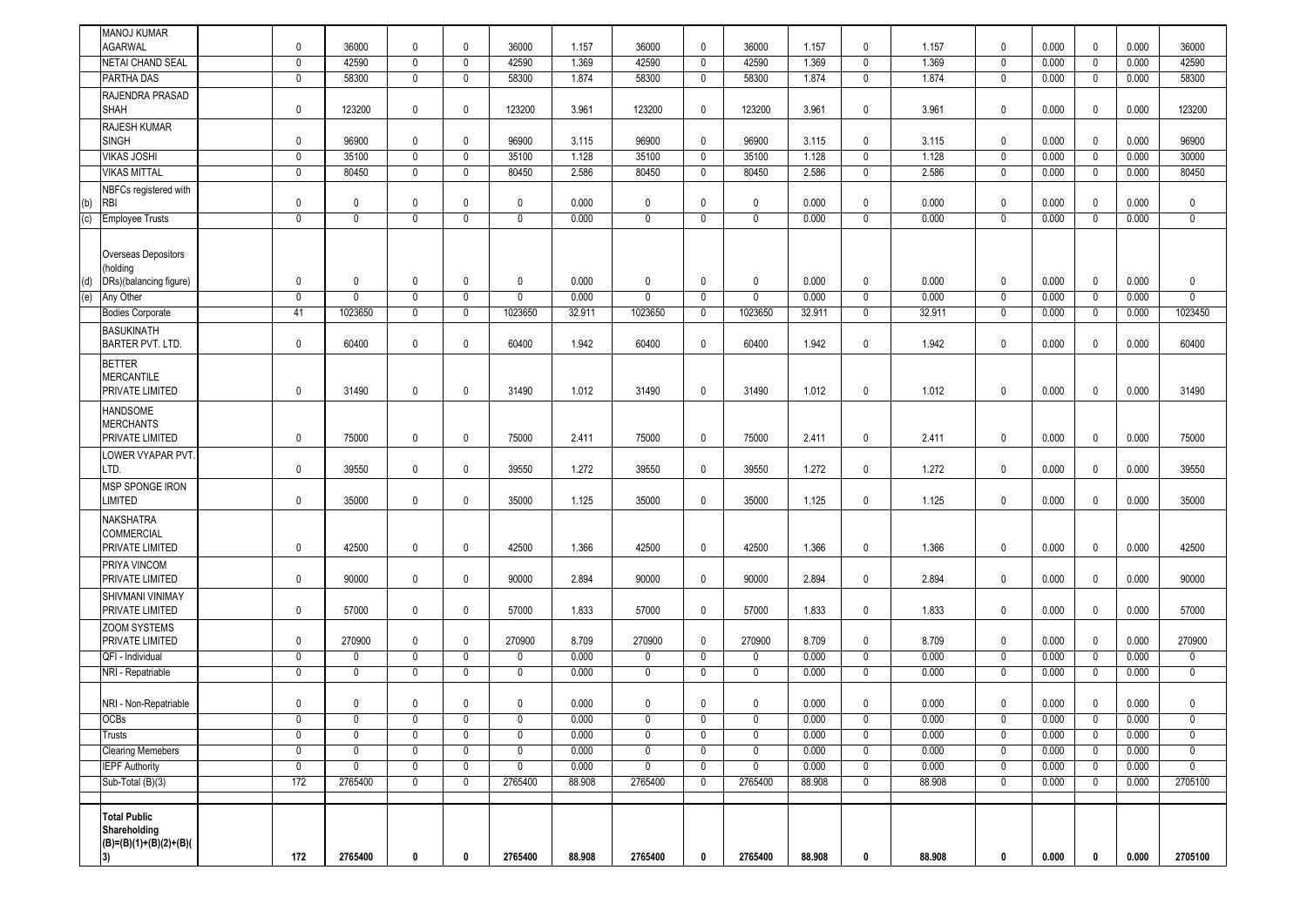## **Table IV - Statement showing shareholding pattern of the Non Promoter - Non Public shareholder**

|     | Category & Name of<br>shareholders                                                                  | PAN<br>(II) | Nos. of<br>shareholders<br>(III) | No. of fully paid-up No. of partly paid- Nos. of shares<br>equity shares held up equity shares<br>(IV) | held<br>(V) | underlying<br>Depository<br>Receipt<br>(VI) | Total nos. shares Shareholding %<br>held<br>$(VII) = (IV)+(V)+(VI)$ per SCRR, 1957 | calculated as<br>As a % of<br>$(A+B+C2)$<br>(VIII) |       | Number of Voting Rights held in each class of securities<br>(IX)<br>No. of Voting Rights |       | Total as a %                     | No. of Shares<br>Underlying<br>Outstanding<br>convertible<br>securities<br>(Including<br><b>Warrants)</b> | assuming full<br>conversion of<br>convertible<br>securities (as a<br>percentage of<br>diluted share | Shareholding as a % Number of Locked in shares Number of Shares pledged Number of equity<br>(XII) |                                   | or otherwise encumbered<br>(XIiI)<br>No.<br>As a % of |                      | shares held in<br>dematerialized<br>form<br>(XIV) |
|-----|-----------------------------------------------------------------------------------------------------|-------------|----------------------------------|--------------------------------------------------------------------------------------------------------|-------------|---------------------------------------------|------------------------------------------------------------------------------------|----------------------------------------------------|-------|------------------------------------------------------------------------------------------|-------|----------------------------------|-----------------------------------------------------------------------------------------------------------|-----------------------------------------------------------------------------------------------------|---------------------------------------------------------------------------------------------------|-----------------------------------|-------------------------------------------------------|----------------------|---------------------------------------------------|
|     |                                                                                                     |             |                                  |                                                                                                        |             |                                             |                                                                                    |                                                    |       |                                                                                          |       | of Total<br><b>Voting rights</b> | (X)                                                                                                       | capital)<br>(XI)=                                                                                   | No.<br>(a)                                                                                        | As a % of<br>total Shares<br>held | (a)                                                   | total Shares<br>held |                                                   |
|     |                                                                                                     |             |                                  |                                                                                                        |             |                                             |                                                                                    |                                                    | Class | Class                                                                                    | Total |                                  |                                                                                                           | $(VII)+(X)$ as a % of<br>$(A+B+C)$                                                                  |                                                                                                   | (b)                               |                                                       | (b)                  |                                                   |
| (1) | Custodian.DR Holder                                                                                 |             |                                  |                                                                                                        |             |                                             |                                                                                    |                                                    |       |                                                                                          |       |                                  |                                                                                                           |                                                                                                     |                                                                                                   |                                   |                                                       |                      |                                                   |
| (2) | <b>Employee Benefit Trust</b><br>(under SEBI (share based<br>Employee Benefit)<br>Regulations, 2014 |             |                                  |                                                                                                        |             |                                             |                                                                                    |                                                    |       |                                                                                          |       |                                  |                                                                                                           |                                                                                                     |                                                                                                   |                                   |                                                       |                      |                                                   |
|     | Total Non-Promoter -<br>Non-Public<br>Shareholding<br>$(C)=(C)(1)+(C)+(2)$                          |             |                                  |                                                                                                        |             |                                             |                                                                                    |                                                    |       |                                                                                          |       |                                  |                                                                                                           |                                                                                                     |                                                                                                   |                                   |                                                       |                      |                                                   |